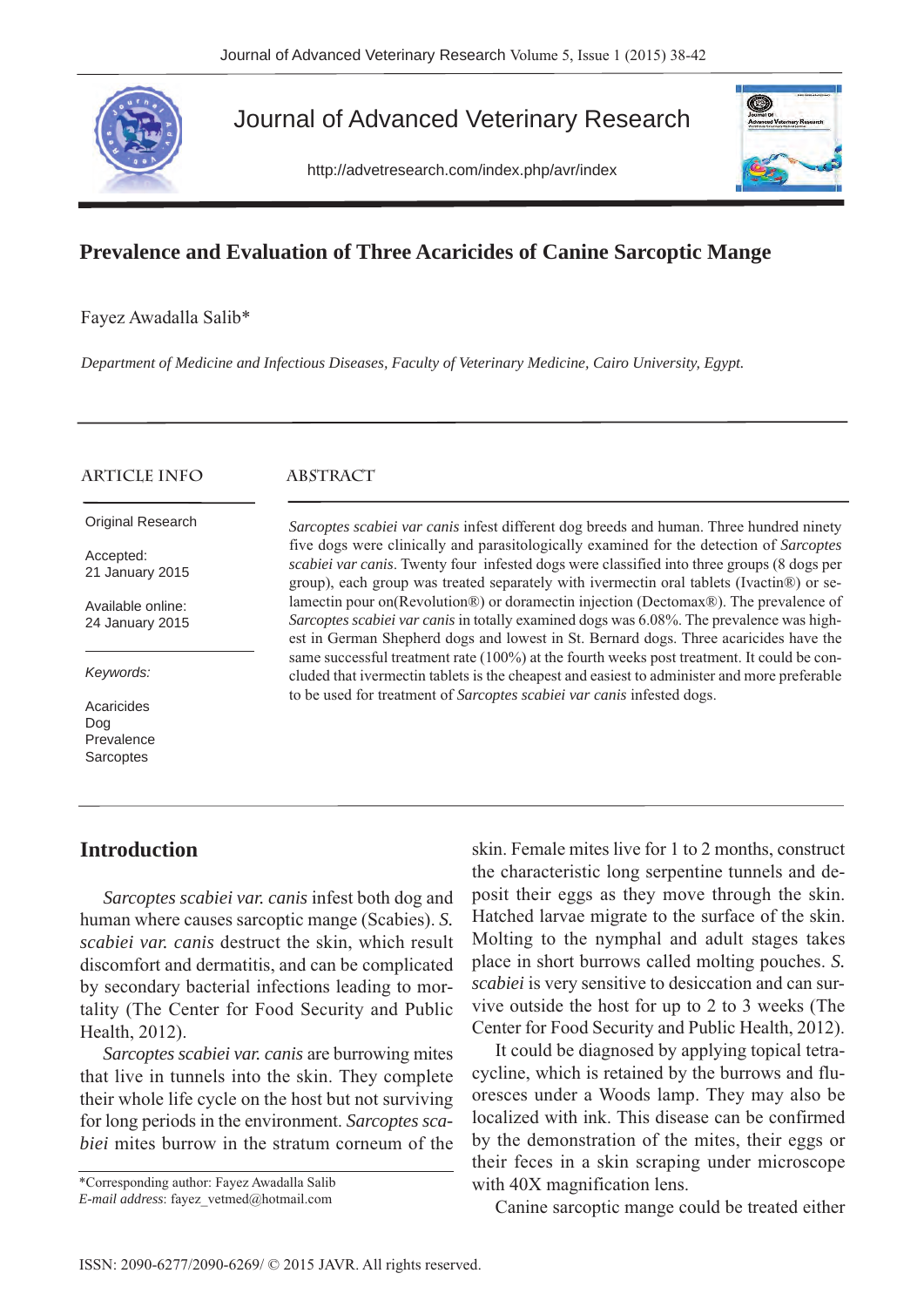by topical application of acaricide lotions such as permethrin, crotamiton and benzyl benzoate or by systemic acaricide preparations such as oral ivermectin, pour on selamectin and doramectin injection. the systemic acaricides are more preferable than topical acaricides for treatment of canine sarcoptic mange because the disadvantages of topical acaricides that is summarized in its need to adjunct therapies to improve the penetration of topical acaricides to skin crusts to reach tunnels invading mites and may cause exposure of vet or owner to risk of mites infestation.

Molecular analysis has revealed that Sarcoptes mites belong to a genus consisting of a single heterogeneous species (Zahler *et al*., 1999). Sarcoptic mange may be transferable to other species (Arlian *et al*., 1984; Folz *et al*., 1984).This study aimed to investigate *Sarcoptes scabiei var. canis* infestation among different dogs breeds and evaluate three acaricides for the treatment of infested dogs.

### **Materials and methods**

Three hundred ninety five dogs were examined clinically for detection of skin lesions and parasitologically by skin scraping for detection of *Sarcoptes scabiei var canis* at the teaching hospital of Department of Medicine and Infectious Diseases, Faculty of Veterinary Medicine, Cairo University. The infested dogs were classified into three groups where each group (8 infested dogs) was separately treated with one of the acaricides. Ivermectin tablets ((Ivactin®, Delta pharm co., Egypt), Selamectin pour-on ((Revolution®, Pfizer, USA), Doramectin injection(Dectomax®, Pfizer, USA) were evaluated as acaricides for treatment of the infested dogs that were examined weekly post treatment by clinical and skin scrapings examinations. The clinical improvements and results of skin scrapings examinations were recorded.

Skin scrapings from the examined dogs were collected (Alasaad *et al*., 2009; Fain, 2009; Deger and Ural, 2013) from the adjunctive sites to healthy tissues where believed to be most likely to yield mites and to those of visible suspected lesions. Hair was clipped thoroughly the affected areas of skin from the examined dogs were deeply scraped with scalpel till blood oozing then the collected skin crusts and tissues were placed in universal bottles containing 70% ethanol and transported to the laboratory. A portion was removed from the alcohol

and subjected to KOH to recover parasites for microscopy. The collected mites were identified as *Sarcoptes scabiei var canis* on the basis of known morphological criteria. The data were recorded on the presence or absence of live mites(larva, nymph and adult) within skin scrapings. The scrapings were performed (on days 0, 7, 14, 21 and 28) posttreatment at those sites.

Three acaricides were administered twice for the treatment of *Sarcoptes scabiei var canis* infested dogs, the first dose was applied at the beginning of treatment and the second dose was administered two weeks later. Then they were evaluated by clinical improvements and parasitological examinations.

Ivermectin tablets ((Ivactin®, Delta pharm co., Egypt) was administered (Elmogy *et al*.,1999) in a dose of 200 micrograms/kg bwt per os.

Selamectin pour-on ((Revolution®, Pfizer, USA) is topical parasiticide that is formulated to provide a minimum of 6 mg/kg body weight. It is applied on the skin of neck of the infested dogs.

Doramectin injection(Dectomax®, Pfizer, USA) is 1% injectable solution (10mg/ml). Its dose 1 ml/50kg body weight. It is injected subcutaneous.

### **Results**

The results were illustrated in Tables 1 and 2, and in Figures 1-3.



Fig.1. Two months old German shepherd puppy infested with Sarcoptes Scabiei mites.

The recorded clinical signs in the infested dogs were summarized in alopecia, severe pruritus, skin crusts, skin thickening, cracks of skin and bleeding form skin fissures. The owner is usually suffering from severe itching.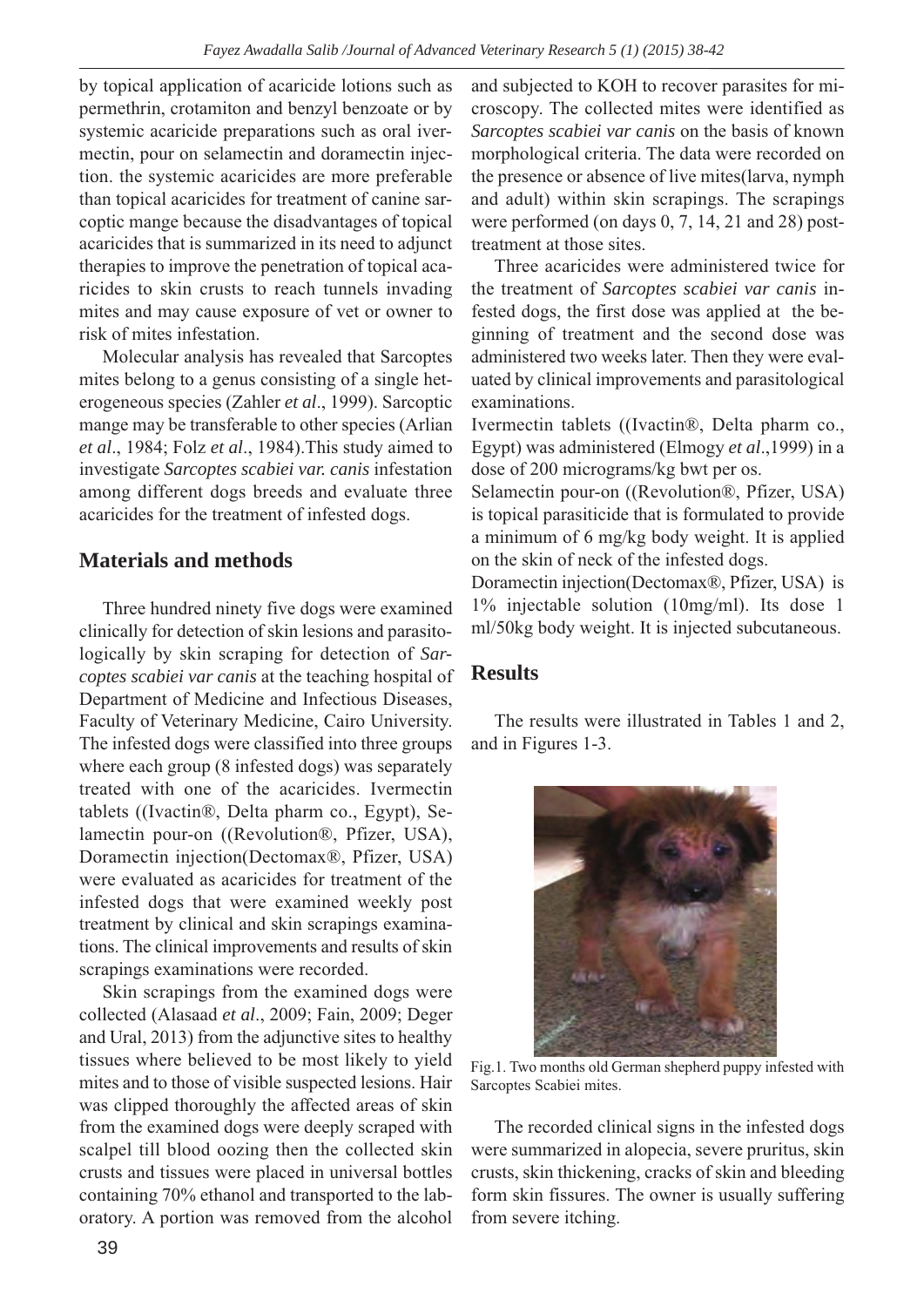|                   | Sarcoptes scabiei infested Non infested |      |     |       |     |
|-------------------|-----------------------------------------|------|-----|-------|-----|
| Dogs breeds       | No                                      |      | No  |       |     |
| German Shepherd   | ٥                                       |      | 126 | 31.89 | 135 |
| <b>Black Jack</b> |                                         |      | 110 | 27.84 | 447 |
| Pit bull          |                                         | 0.76 | 50  | 12.65 | 53  |
| Griffon           |                                         | 0.50 | 70  | 17.72 |     |
| Dalmatian         |                                         | 0.50 | 10  | 2.53  |     |
| St. Bemard        |                                         | 0.25 |     | 1.26  |     |
| Total             | œ                                       | 6.08 |     | 93.92 | 395 |

Table 1. Numbers and percentages of Sarcoptes scabiei infested and non infested dogs

Table 2. Evaluation of three acaricides in Sarcoptes scabeii infested dogs

| Treated dogs                               | Ivennectintablets<br>$(Ivactin\mathcal{E})$ |               | Selamectin pour-on<br>(Revolution E) |      | Doramectin injection.<br>(Dectomax <sup>8</sup> ) |      |
|--------------------------------------------|---------------------------------------------|---------------|--------------------------------------|------|---------------------------------------------------|------|
| No of dogs group                           |                                             |               |                                      |      |                                                   |      |
|                                            | Recovered                                   | $\frac{0}{2}$ | Recovered                            |      | Recovered                                         |      |
| 1 <sup>st</sup> week                       |                                             | 47.5          |                                      | 75   |                                                   | 50   |
| 2nd week                                   |                                             |               |                                      | 50   |                                                   | 12.5 |
| 3 <sup>rd</sup> week                       |                                             | 25            |                                      | 17.5 |                                                   | 12.5 |
| 4 <sup>th</sup> week                       |                                             | 375           |                                      | 12.5 |                                                   | 50   |
| Total (at the end of 4 <sup>th</sup> week) |                                             | 100           |                                      | 100  |                                                   | 100  |

Morphologically, the mature female *S. scabiei* were approximately 500 μm long, with fingerprintlike striations on the cuticle, short and stubby legs. The males are similar but smaller (about 275 μm). The anus is posterior in both sexes, and the first pair of epimeres is fused in a midventral Y-shape. Long-stalked, un-jointed pre-tarsal suckers occur on legs I and II in both sexes and on legs IV in males. The remaining legs all terminate in long, hair-like setae. In addition, each tarsus bears at its tip one or two highly modified setae in the form of short spurs. Nymphs resemble females but are smaller and lack an ovipore. Larvae are similar but smaller still and have only six legs (OIE, 2013).

The prevalence *S. scabiei var canis* in totally examined animals was 6.08%.

The highest prevalence was recorded in German Shepherd dogs (2.27%) while the lowest was in St. Bernard dogs (0.25%).

The three acaricides have the same successful treatment rate (100%) at the fourth weeks post treatment. While it is clear that Doramectin injection(Dectomax®)can cure 4 (50%) of the treated dogs at the end of the first week post treatment. From the economic point of view, Ivermectin tablets (Ivactin®) is the cheapest and he is also easily administered when compared with the other two acaricides.



Fig. 2. One year old Griffon dog infested with Sarcoptes Scabiei mites.



Fig. 3. Adult Sarcoptes Scabiei mite(X400)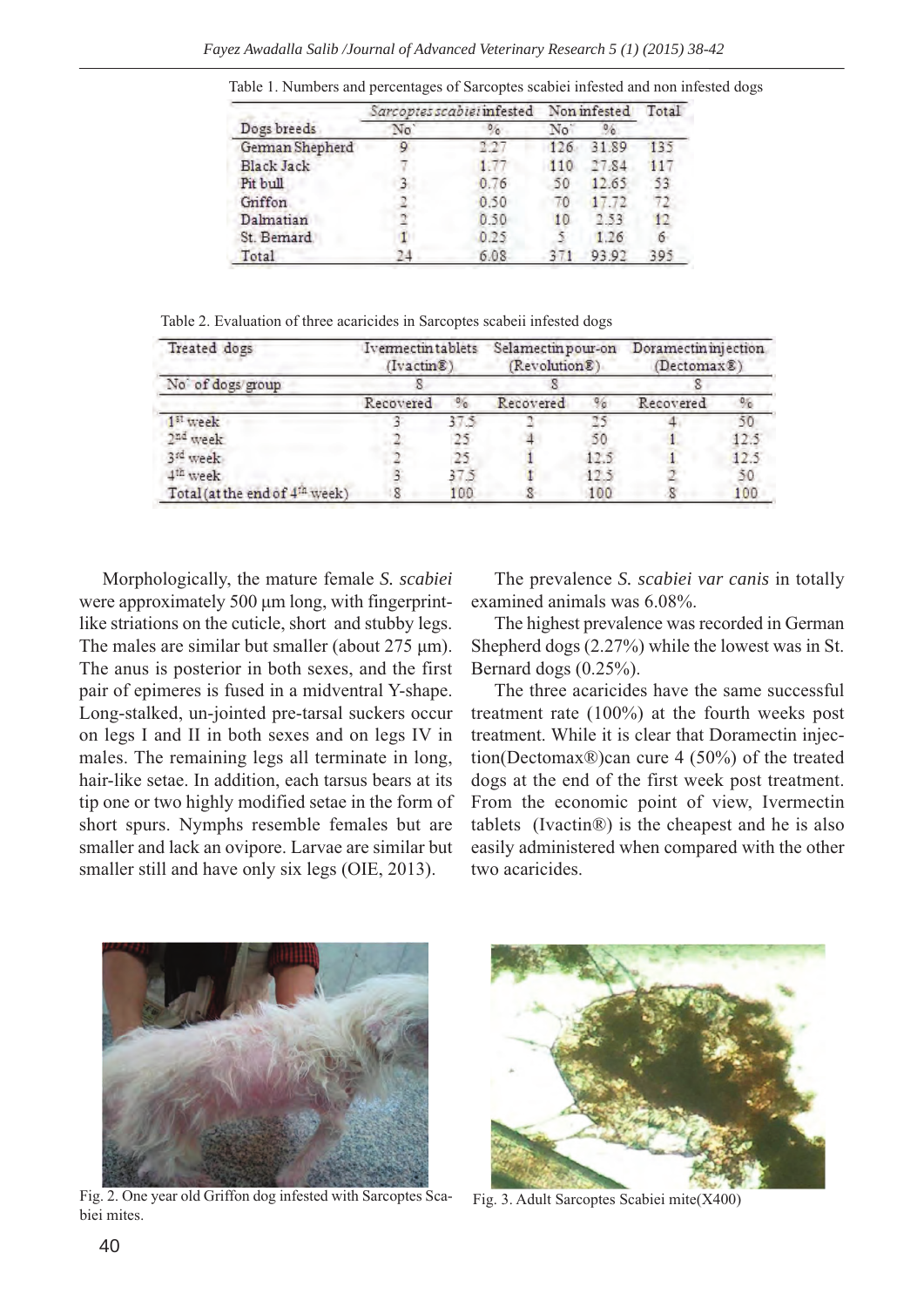#### **Discussion**

Canine scabies is a severely contagious, nonseasonal and intensely pruritic skin disease caused by *Sarcoptes scabiei var. canis* (Deger and Ural, 2013).The life cycle of *Sarcoptes scabiei var. canis* required from the development of egg to adult about 9-13 days (Arlian, 1989; Arlian *et al*.,1989).

Maturation of the egg takes 3-4 days, following which the larva hatches from the egg (Wall and Shearer, 2001). It is also known that survival off the host is up to 10 days or less, and greatly dependent on moderate conditions (Arlian, 1989; Arlian *et al*.,1989).

The most observable clinical signs of canine sarcoptic mange is pruritus, alopecia, skin encrustation and skin fissures accompanied by bleeding. These signs could be explained by female *Sarcoptes scabiei var canis* mites make deep tunnels that cause skin damage and release of histamine and other inflammatory mediators. The skin inflammation is usually associated by loss of hair and formation of skin crusts. The skin is also lost its elasticity so the fissures were formed and bleed (Shelly *et al*., 2010), they mentioned that the predominant disease manifestations are mediated through inflammatory and allergic-like reactions to mite products, leading to intensely pruritic skin lesions.

The prevalence of *Sarcoptes scabiei var canis* in totally examined dogs was 6.08% while that was previously recorded by Mosallanejad *et al*.(2012) as 5.56% in Iran, by Gakuya *et al*. (2012) as 4•7% in dogs in Kenya, by Xhaxhiu *et al*. (2009) as 4.4% in Albania.

The variant prevalences of *Sarcoptes scabiei var canis* in the examined different dog breeds could be explained by the different immune responses and susceptibility of each dog breed against that mite as previously reported by Feather *et al*. (2010), they mentioned that the disease predominantly affects young dogs, of all breeds and both sexes, implicating age-related immunity.

Mode of action of the three systemic acaricides (ivermectin, selamectin and doramectin) is the same (Junquera, 2014) because they are from macrocyclic lactones.

They act as acaricides by (i)blocking the transmission of neuronal signals of mites, which are either paralyzed or starved and died. That could be done by two effects, firstly they act as agonist of the GABA (gamma-aminobutyric acid) neurotransmitter in nerve cells, and secondly they binds to glutamate-gated chloride channels in nerve and muscle cells of mites. (ii) affecting the reproduction of mites by diminishing ovi-position or inducing an abnormal oogenesis. They have no ovicidal activity on the eggs of mites (Pan *et al*., 2006) so the repeated dose is required to kill the hatched larvae from eggs of mites found at time of treatment.

The systemic acaricides cure the *Sarcoptes scabiei var canis* infested dogs one month post treatment so they are better than topical acaricides which need 3 months to eliminate *Sarcoptes scabiei var canis* as previously described by Stanneck *et al*. (2012), they mentioned that topical midacloprid/flumethrin collar eliminated *Sarcoptes scabiei* within 3 months.

The three acaricides were applied twice and have the same rate of treatment success (100%) at end of the fourth week from the beginning of treatment, but they are different in the ease of administration and the cost of treatment so we concluded the ivermectin tablet is more preferable because it is administered orally and the cheapest.

#### **Conclusion**

It could be concluded that *Sarcoptes scabiei var canis* is more prevalent in German Shepherd dogs and ivermectin tablets is the cheapest and easiest to administer and more preferable to be used for treatment of *Sarcoptes scabiei var canis* infested dogs.

#### **References**

- Alasaad, S., Rossi, L., Soriguer, R.C., Rambozzi, L., Soglia, D., Pérez, J.M., Zhu X.Q., 2009. Sarcoptes mite from collection to DNA extraction: the lost realm of the neglected parasite. Parasitology Research 104,723–732.
- Arlian, L.G., 1989. Biology, host relations, and epidemiology of *Sarcoptes scabiei*. Annual Review of Entomology 34, 139-161.
- Arlian, L.G., Runyan, R.A., Estes, E.A., 1984. Cross infestivity of *Sarcoptes scabiei*. Journal of the American Academy of Dermatology 10, 979-986.
- Arlian, L.G., Vyszendki-Moher, D.L., Pole, M.J., 1989. Survival of adults and developmental stages of *Sarcoptes scabiei var. canis* when off the host. Experimental and Applied Acarology 6, 181-187.
- Deger, T.B., Ural, K., 2013. Comparable efficacy of topical eprinomectin and permethrin for treatment of sarcoptic mange in dogs. Veterinarski Arhi 83 (4), 393-402.
- Elmogy, M., Fayed, H., Marzok, H., Rashad, A., 1999. Oral